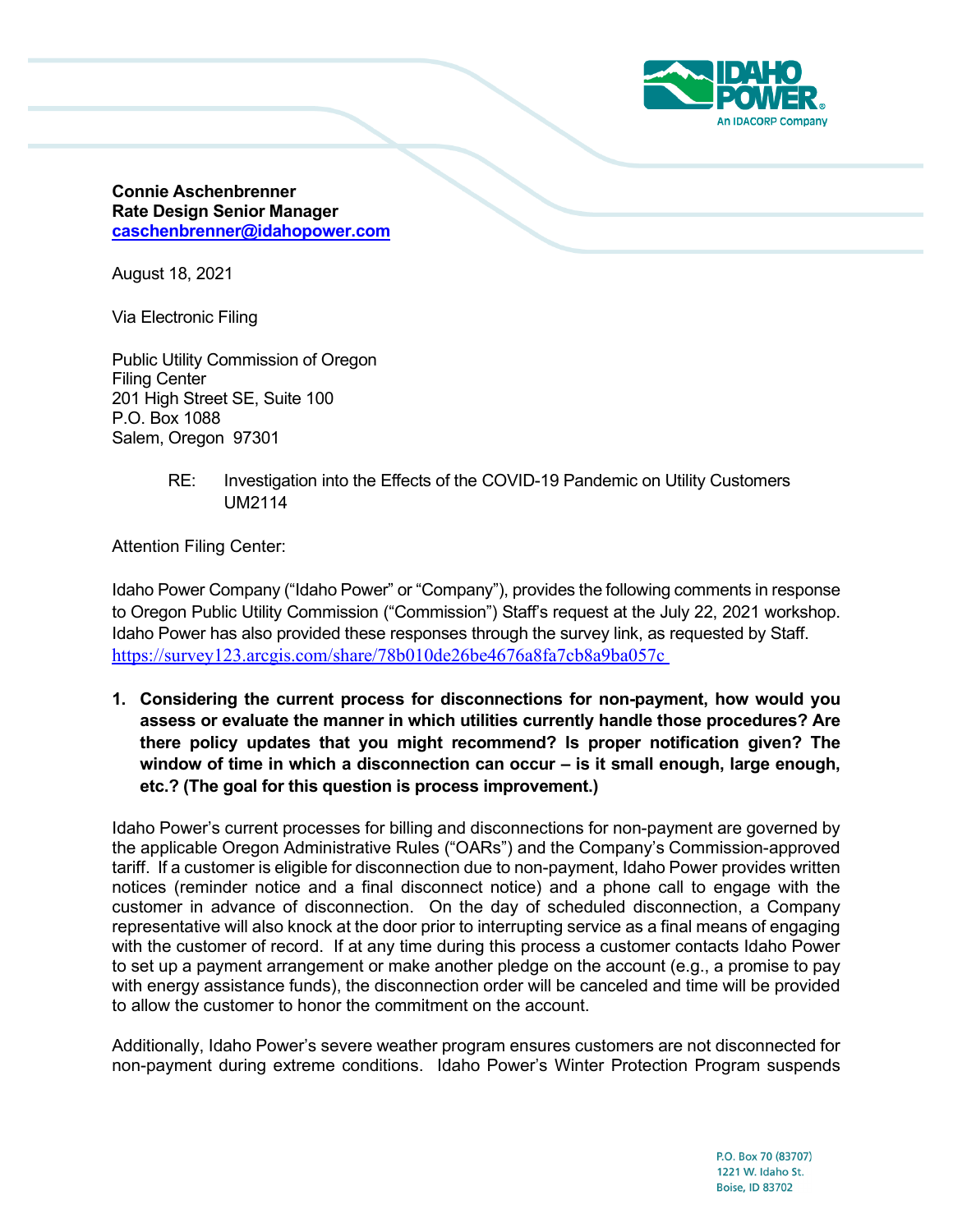Public Utility Commission of Oregon Filing Center August 18, 2021 Page 2

disconnection for nonpayment from occurring from December 1 through the end of February for eligible residential customers (those who declare they are unable to pay their bill and whose household includes children, elderly, or infirm). In the summer months, the Company often voluntarily suspends collection activity during extreme heat conditions, even in the absence of a local heat advisory (the minimum requirement under OAR 860-021-0407). Disconnection for nonpayment always has, and continues to be, the last resort.

The Company believes the current practices, as outlined in the OARs and the Company's tariffs, are reasonable and that this workshop series should be primarily focused on identifying ways to minimize customers' energy burden, as doing so may more effectively achieve the same result – reducing the number of customers finding themselves in arrears and experiencing the possibility of disconnection.

## **2. Arrearage Management:**

- **a. Please describe an arrearage management program or arrearage management best practices you believe would cost effectively:** 
	- **i. Reduce residential arrearages**
	- **ii. Prevent additional past due balances from re-accumulating/facilitate ontime payment behaviors.**
- **b. Where possible, please point to data sources and/or real-world examples that serve to evidence your response.**

Idaho Power's Arrearage Management Program ("AMP") was designed to provide effective bill assistance options for residential customers experiencing a financial hardship due to the COVID pandemic with various arrears amounts while also efficiently utilizing the program's allocated funding in order to assist as many customers as possible. The Company believes the efficient use of program funding has been achieved primarily through the incorporation of program options reliant upon matching a percentage of customer payments, both one-time and in conjunction with a time payment arrangement (which encourages on-time payment behavior). The program also offers an option to partially forgive residential customer arrearages while minimizing amounts socialized for repayment by the general body of customers.

As Idaho Power resumes Oregon collection activities, including disconnections, the Company plans to review whether customers eligible for disconnection have previously participated in its AMP. This analysis will help inform the Company as to whether its AMP has been successful in promoting positive customer payment behavior.

## **3. Alternatives to Disconnection:**

- **a. Please describe alternatives to disconnection for non-payment. Alternatives should, at a minimum:** 
	- **i. Be practicable and cost effective,**
	- **ii. Incentivize resumption of timely payment,**
	- **iii. Discourage habitual non-payment behaviors.**
- **b. Where possible, please point to data sources and/or real-world examples that serve to evidence your response.**